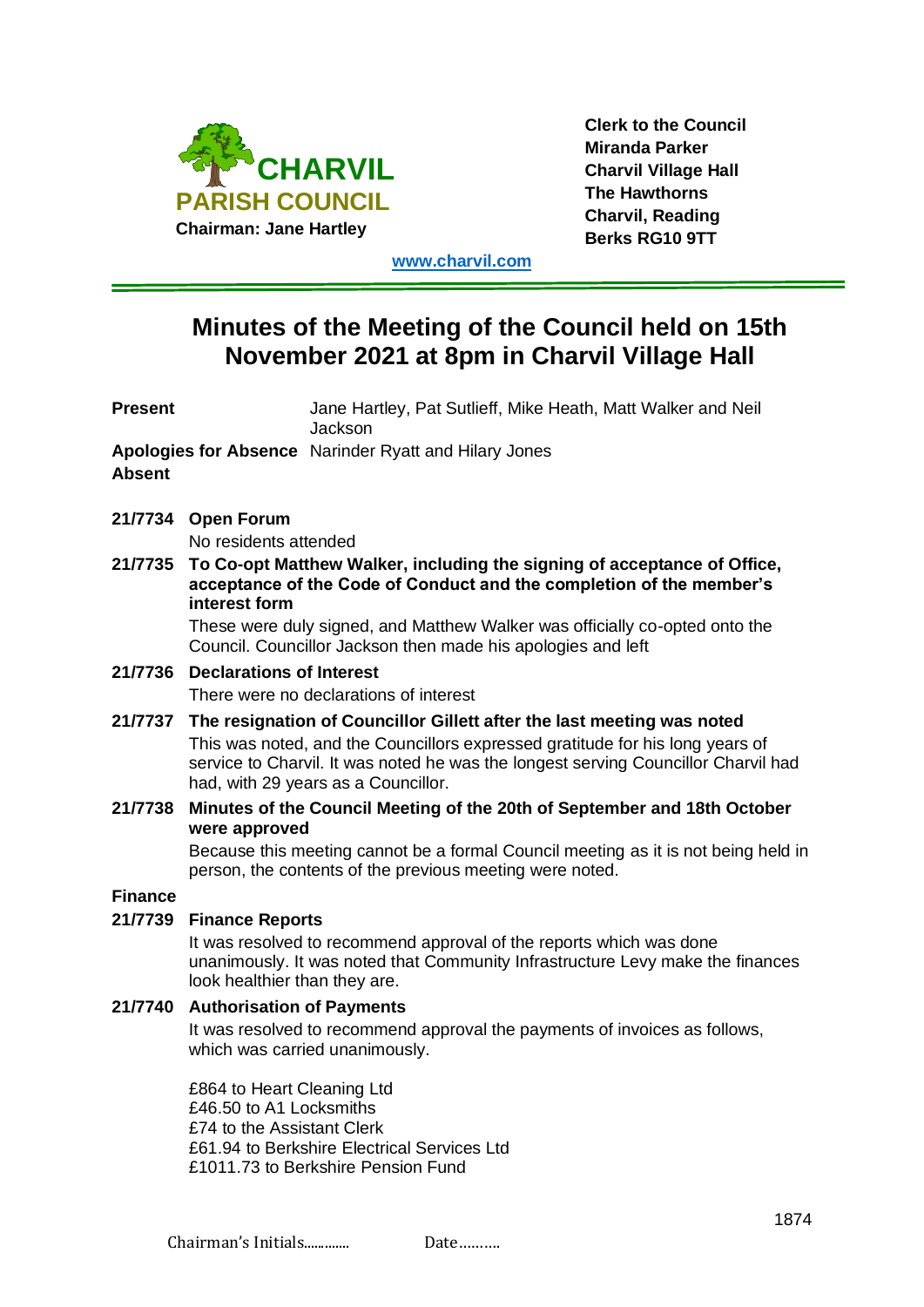£38.33 to British Gas Services Ltd £25.81 to Bowak £24.60 to East Shires Purchasing Organisation £63.27 to Everflow £262.82 to Grundon £26.98 to Opus Energy £82.39 to the Clerk £864 to Loddon Door Services Ltd £12 to Taurus Elite Security £31.28 to Scottish & Southern Energy £239.93 to Smartest Energy £1031.11 to Sunshine Commercial Services £110.35 to Tivoli Group Ltd £2883.38 in Payroll

## **21/7741 To approve the recommendation of the Amenities Committee to purchase a shipping container and to approve one of the quotations**

It was explained that the Parish Council needs storage of its goalposts and other bulky items, and that the Scouts also need storage, so the easiest solution at this point is to buy a shipping container and place it on the grass-crete near to the stream in the car park. The agreed supplier was Cleveland Containers.

### **21/7742 To note that the budget for the Village Hall and East Park Farm will be discussed at the next Amenities meeting**

This was noted, and the Clerk would send the first draft out to the Chairs of Amenities and Finance, as well as the assistant clerk.

#### **21/7743 Planning, Environment and Highways Committee (PEH)** The Minutes of a meeting on 1st November were noted.

The final plans for the Queen's Green Canopy and Community Orchard plantings were discussed. Councillor Heath has contacted Theresa May and is awaiting a response, but it is hoped she will be able to attend. It is still the plan to plant something at Chiltern Drive, but the Council is still awaiting permission. The aim is to do some initial digging on the Friday for the Community Orchard, to prepare the ground at St Patrick's on the Saturday and for all the trees to be planted on the Sunday. It is hoped all the tree wardens can help. *Clerk's note: Theresa May did attend the Community Orchard planting, and permission was granted for Chiltern Drive rather late, but some trees will be planted there in the next few weeks.*

The risk assessment for tree planting was approved.

There had been some progress on the trees felled at Simmons Field. The resident responsible was under the impression that the Borough still managed the land and that they did not care one way or another, so he had taken matters into his own hands. His communication with the Borough pre-dated the Parish Council's involvement, but unfortunately there is no written evidence from either party to verify this. The clerk will continue to follow up.

The grounds maintenance team have quoted to tidy and open up the green spaces near the young children's play area and it was resolved to approve this work which was passed unanimously.

It was agreed to approve the recommendation from the Committee to purchase Speedwatch equipment.

## **21/7744 Amenities Committee**

The minutes of the meeting on 8th November were noted The amended draft metal detecting policy was approved subject to a minor amendment.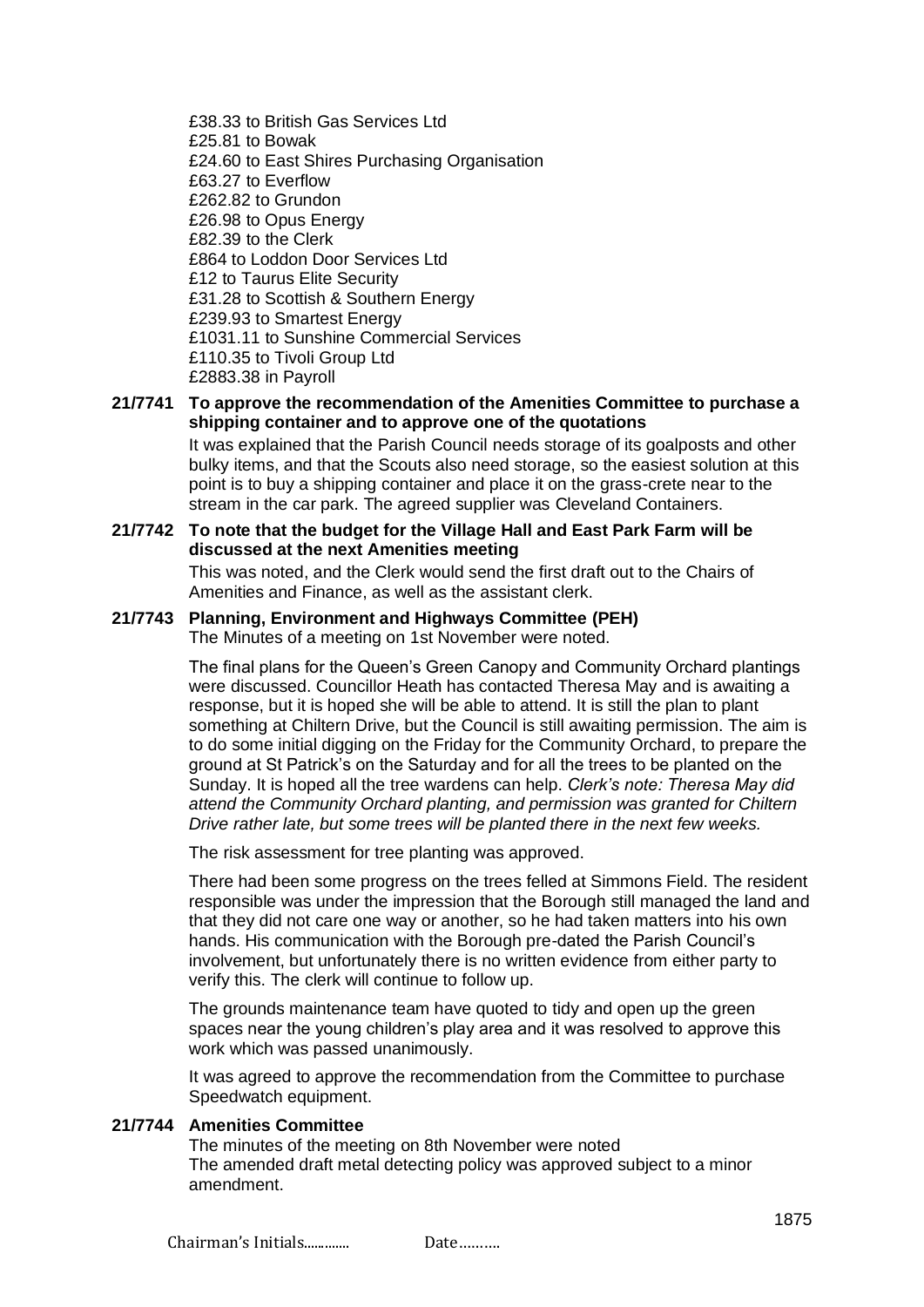## **21/7745 Report from the Borough Councillor**

There was no Borough Councillor report this month

#### **Items for Consideration**

### **21/7746 To hear an update on the Neighbourhood Plan Progress**

All the information has now been entered into a spreadsheet. There is a face-toface meeting on 18th Nov to work through the initial analysis on the quantitative data. The qualitative analysis will need to be done by focus groups. The next step will be to find a date for a public meeting to keep people informed and to hopefully encourage volunteers to work on the more detailed analysis.

## **21/7747 To consider the dates for 2022** Due to an error by the clerk, the wrong dates had been circulated. It was agreed that the correct dates would be circulated via e-mail and approved at the December meeting.

### **21/7748 To consider the updated Local Plan and the implications for Charvil** The housing numbers have been slightly reduced for Charvil, and slightly increased for Twyford and Sonning. Councillors Heath and Sutlieff will attend the briefing session held by the Borough. It will be important to try to get Charvil's green spaces into the final plan.

## **21/7749 To hear an update on the Pavilion Project** It was agreed that the Chairman would talk to Councillor Ryatt to see if there could be a different approach.

### **21/7750 To note further communication from Locality regarding membership** It was resolved to join for a year's trial, which was resolved unanimously.

## **21/7751 To consider the make-up of the Committees in the light of the recent resignations and to nominate chairs and vice chairs where appropriate**

It was agreed that Councillor Sutlieff would step up from Vice Chair to Chair of Staffing, and that Councillors Jackson and Heath would attend the next Staffing meeting to ensure it is quorate. It was also agreed that while there are so few councillors, the main meetings would be rolled into one until such time as Councillor numbers recover. When this happens, Councillor Walker will attend the Planning, Environment and Highways Committee. Councillor Sutlieff also nominated Councillor Walker as Vice Chair of Finance, seconded by the Chair, and this was carried.

## **21/7752 To consider what issues need advertising this month**

There should be a call of Councillors, a note about Jim's resignation, that Councillor Walker has joined, a bit about the Neighbourhood Plan, Queen's Green Canopy and orchard and the pavilion project.

## **21/7753 To consider how best to fill the current vacancies**

A few ideas were discussed before it was agreed that an advertisement would be inserted in the Village News, and that an article is written to the effect that if new Councillors do not come forward, the village may lose its Parish Council altogether, with direct control from the Borough. It was also agreed to make the advertisements more eye-catching, and also to ask the pubs if they were willing to put up an advertisement for us.

## **21/7754 To consider the draft map for the Country Park and suggest amendments to take back to Simon Bartlam**

It was agreed the Parish would like it logo on the sign, that there should be coloured walking routes included, and that road names and some of the legend are corrected. Councillors were happy with it in principle.